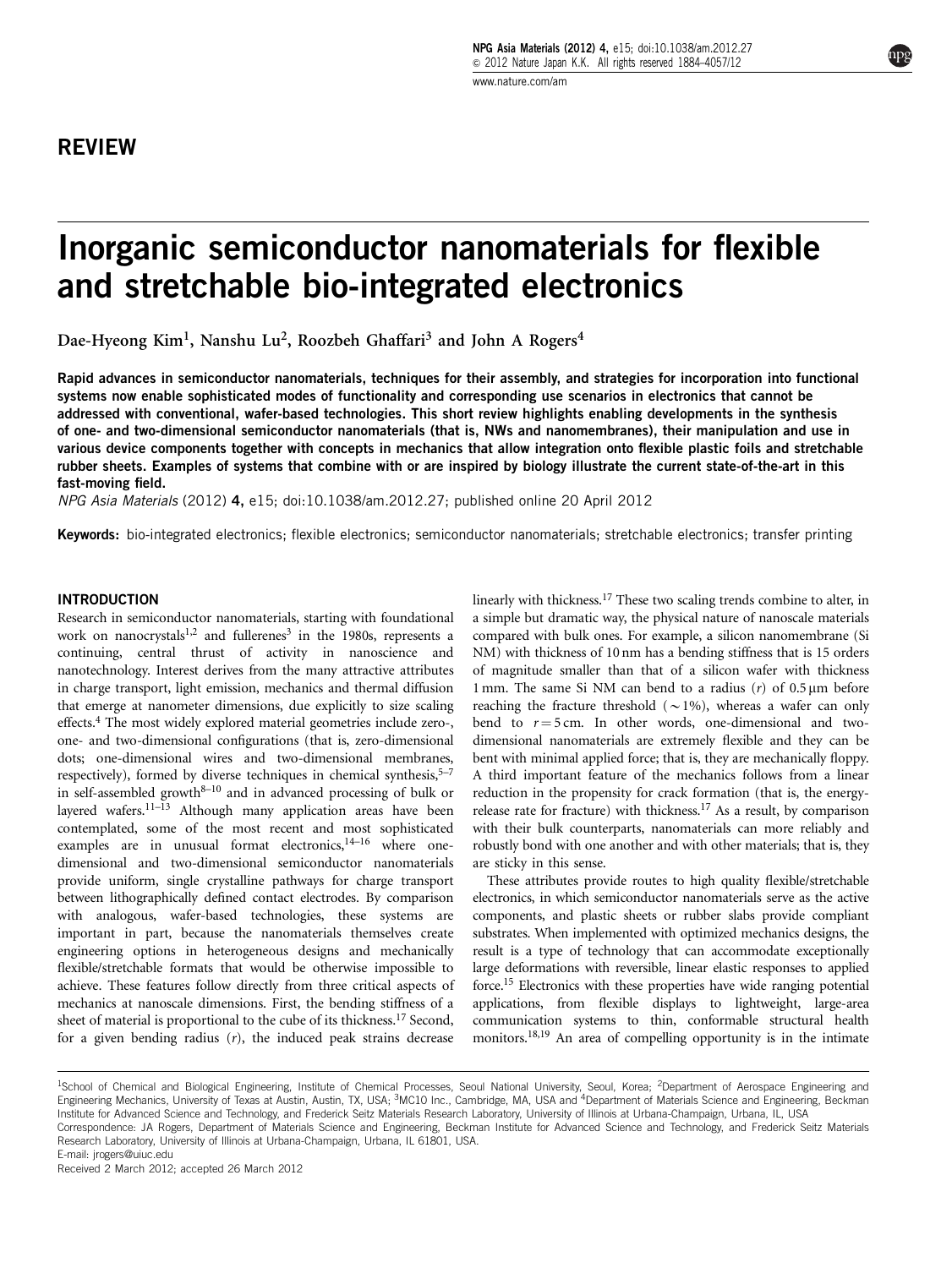integration of electronics with the soft, curvilinear surfaces of the human body, for advanced diagnostic or therapeutic purposes.<sup>[20,21](#page-6-0)</sup> In the following, we review recent work on the synthesis of single crystalline one-dimensional and two-dimensional semiconductor nanomaterials suitable for these sorts of applications, and then describe techniques that have shown promise for their assembly into functional systems. Examples of several classes of devices, with an emphasis on those that involve bio-integrated operation, capture the current state of the field and suggest some directions for future work.

### **SYNTHESIS**

Nanowires (NWs) represent one of the most widely explored class of semiconductor nanomaterials of interest primarily owing to their attractive electronic and optoelectronic properties, but also for the purposes of this review, their mechanical characteristics.<sup>22-25</sup> Synthesis of NWs from gaseous precursors can be achieved by vapor-liquid-solid processes, first developed by Wagner *et al.*  $^{26}$  $^{26}$  $^{26}$  and reviewed elsewhere,  $27,28$  in which growth results from the gas phase delivery of precursors to the surface of catalytic metal clusters (diameters  $\sim$  100 nm or less) at temperatures that exceed the eutectic point. Single crystalline NWs grow epitaxially from the surfaces of these clusters after the reacting species reach their saturated concentration in the metal. Introducing dopants into the reaction vessel can lead to their controlled incorporation into the growing NWs.22,23 Switching precursors during growth provides a route to NWs with heterogeneous, core-shell or super lattice structures.2[2,23](#page-6-0) These approaches are applicable to a wide range of materials, including group IV, III–V and II–VI semiconductors (Figures 1a and b).<sup>29,30</sup> NWs of III–V semiconductors with axially or radially modulated dopant concentrations provide an additional flexibility in design for advanced optoelectronic components, including solar cells, light-emitting diodes (LEDs) and laser diodes.[22,31–33](#page-6-0)



Figure 1 Single crystalline inorganic semiconductor nanomaterials formed by chemical synthesis and by lithographic processing. (a) Silicon NWs from chemical vapor deposition. Reprinted with permission from Goldberger et al.<sup>[29](#page-6-0)</sup> Copyright 2003 American Chemical Society. (b) (100) GaAs NWs horizontally grown on an (110) GaAs wafer. Reprinted with permission from Fortuna et al.<sup>[30](#page-6-0)</sup> Copyright 2008 American Chemical Society. (c) Silicon nanoribbons released from an SOI wafer. (d) Collection of GaAs plates formed by selective wet etching of AlAs layers in a GaAs/AlAs multilayer stack. Reprinted with permission from Yoon et al.<sup>[45](#page-6-0)</sup> Copyright 2010 Nature Publishing Group.

Controlling the spatial layouts of large collections of individual NWs is critical for their practical use in electronic and optoelectronic devices. One approach is to pattern the metal catalysts, as a way to control NW dimensions, spacings and densities.<sup>27,28</sup> Representative examples of vertically oriented NWs formed in this way appear in Figure 1a.<sup>29</sup> Horizontally aligned arrays offer natural compatibility with established, planar device designs. Vertical arrays can be converted into horizontal ones by mechanical means, as described subsequently.<sup>34</sup> Alternatively, control of epitaxial growth conditions can, in certain instances, yield this horizontal alignment directly in materials such as GaAs, where preferential interactions between NWs and a (100) GaAs growth substrate exist along the (110) direction during metal organic chemical vapor deposition.<sup>30</sup> In other related approaches, vapor-liquid-solid (VLS) can lead to millimeter long and aligned horizontal GaN NWs on sapphire substrates, in mechanisms thought to be similar to those that yield guided growth of aligned single-wall carbon nanotubes along atomic steps of miscut sapphire.<sup>35,36</sup> Horizontal but kinked or zigzag shapes in silicon NWs result from controlled formation of triangular joints between straight NWs[.37](#page-6-0) Several review articles provide comprehensive summaries of these and other approaches[.22–24,27,28,32,38,39](#page-6-0)

More recent routes to NWs combine wafer-scale semiconductor growth with an advanced lithographic processing.<sup>27</sup> An appealing feature of such strategies is their ability to control NW dimensions and layouts with engineering precision, in high quality materials with well-controlled distributions of dopants. Here, nanofabrication techniques based on conventional (for example, photolithography, electron beam lithography) or unconventional (for example, soft lithograpy, imprint lithography) methods define masks for wet or dry etching of a suitably prepared wafer. Removing embedded sacrificial layers, or eliminating underlying materials by isotropic or anisotropic etching, releases collections of NWs from the wafer surface and, in some instances, into its depth.<sup>40-46</sup>

Because lithography defines the lateral dimensions, these procedures can form not only NWs but also nanostructures with a variety of shapes and sizes—membranes, platelets, disks, bars and so on. Nanomembranes, in particular, are attractive because their twodimensional layouts match those of the most successful device geometries in electronics and optoelectronics[.13](#page-6-0) As a simple example, Si NMs can be formed by releasing the top Si layer of a silicon-on-insulator (SOI) substrate by etching away the buried oxide layer with hydrofluoric acid[.47,48](#page-6-0) Figure 1c shows narrow NMs of Si (100) created in this manner. Other SOI-like structures that can serve as routes to different nanomaterials include germanium-on-insulator, strained-SOI and silicon-germanium-on-insulator, as well as III–V semiconductors and many other combinations.<sup>[46,49](#page-6-0)</sup>

A low cost alternative to SOI-derived Si NMs involves anisotropic etching of Si wafers with (111) crystallographic orientation.<sup>40,41</sup> Here, reactive ion etching first defines vertical trenches in the wafer surface, oriented perpendicular to the (110) direction. Passivating the top surfaces and the sidewalls of the resulting relief, followed by anisotropic etching with potassium hydroxide or tetramethyl ammonium hydroxide undercuts the silicon beneath the raised regions by removing material along the (110) directions, to release Si NMs with thicknesses defined by the depths of the trenches. Related steps, implemented with trenches that have sculpted sidewalls, can yield bulk quantities of Si NMs from multilayer stacks in a single processing sequence[.42](#page-6-0) Other concepts use anisotropic etching of bulk wafers of GaAs and InP to yield NWs of these materials.<sup>[43](#page-6-0)</sup>

Different approaches to compound semiconductor materials exploit epitaxial growth techniques to create multilayer assemblies

<span id="page-1-0"></span>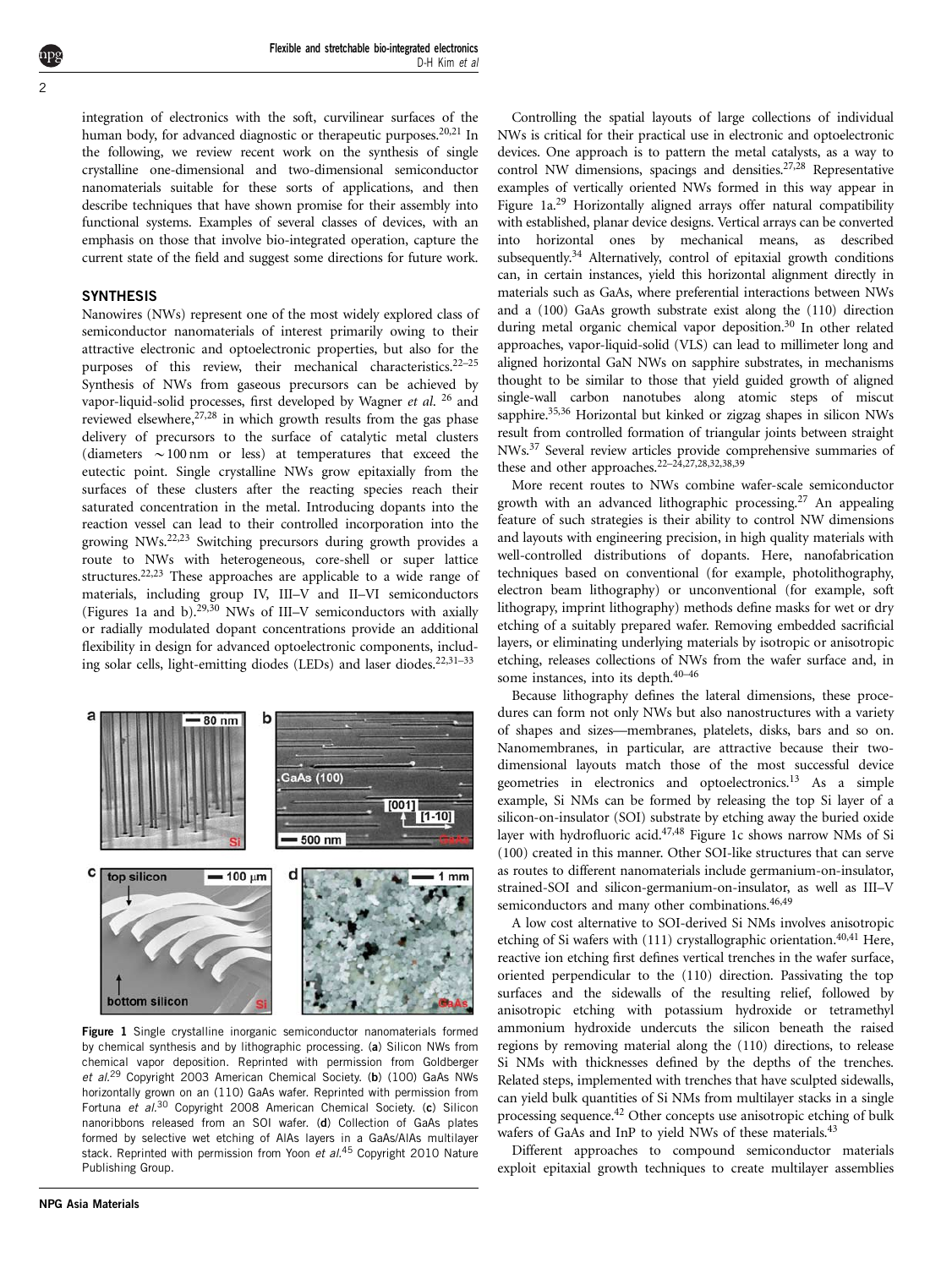Flexible and stretchable bio-integrated electronics D-H Kim et al

<span id="page-2-0"></span>with embedded layers that can be selectively removed as an extension of traditional epitaxial lift-off techniques.[45](#page-6-0) For example, alternating layers of GaAs and AlAs grown by metal organic chemical vapor deposition on a GaAs substrate yield a structure that can release large quantities of GaAs NMs upon elimination of the AlAs by etching in hydrofluoric acid. As with the cases described above, the resulting NMs have exceptionally well-controlled sizes, thicknesses and material quality ([Figure 1d\).](#page-1-0)

## ASSEMBLY

Integrated systems that use NWs or NMs require their delivery onto substrates of interest at high throughput and with precise control over spatial position and orientation. Manipulating nanomaterials in this way is challenging owing to their small dimensions, mechanical fragility and tendency to aggregate and bond irreversibly to surfaces.<sup>[50](#page-6-0)</sup> Two conceptually different types of approaches have been explored extensively. The first, which we refer to as guided self-assembly, uses flow fields,<sup>51–56</sup> electrical/magnetic forces,<sup>57–64</sup> relief structures or other means [65](#page-6-0) to guide the motion of nanomaterials in fluid suspensions before or during their delivery to a receiving substrate. One example exploits Langmuir–Blodgett techniques, in which NWs that float at a liquid-air interface organize into dense, aligned arrays through the action of uniaxial compressive forces applied to the surface [51–56](#page-6-0) (Figure 2a). A substrate, drawn from beneath the assembly affects transfer without substantially disrupting the orientational order. Flow-induced alignment can also be exploited in liquid



Figure 2 Three techniques for guided self-assembly of horizontally aligned arrays of synthesized NWs. (a) Schematic illustration of Langmuir–Blodgett assembly of NWs at a liquid-air interface (top), and image of aligned NWs (bottom). Reprinted with permission from Yang.<sup>[51](#page-6-0)</sup> Copyright 2003 Nature Publishing Group. (b) Inflated bubble of polymer with embedded NWs (top). Contacting a substrate transfers aligned NWs (bottom). The insets provide magnified views. Reprinted with permission from Yu et al.<sup>[66](#page-6-0)</sup> Copyright 2007 Nature Publishing Group. (c) Schematic illustration of dry contact transfer of NWs from a source to a receiving substrate in a roller press, by use of directional shear forces (top) and image of transferred NWs (bottom) on a wafer, with magnified views of representative regions. Reprinted with permission from Fan et al.<sup>[68](#page-6-0)</sup> Copyright 2009 WILEY-VCH.



Figure 3 Transfer printing for deterministic assembly of nanomembranes formed by lithographic processing of a wafer substrate. (a) Schematic illustration of selective retrieval (top) and printing (bottom) of nanomembranes using a stamp. Grey, red, blue and yellowish green color represent inorganic nanomaterial, adhesive, stamp and receiving substrate, respectively. (b) An image of an automated printer that consists of a programmable, three axis translation stage, a stamp fixture, a high resolution microscope and integrated load cells. (c) GaAs nanomembranes printed in a sparse array on a plastic sheet, subsequently bent around a glass cylinder (top). (d) Magnified view of printed GaAs nanomembranes derived from different layers of epitaxial growth (bottom). Reprinted with permission from Yoon et  $al^{45}$  $al^{45}$  $al^{45}$  Copyright 2010 Nature Publishing Group.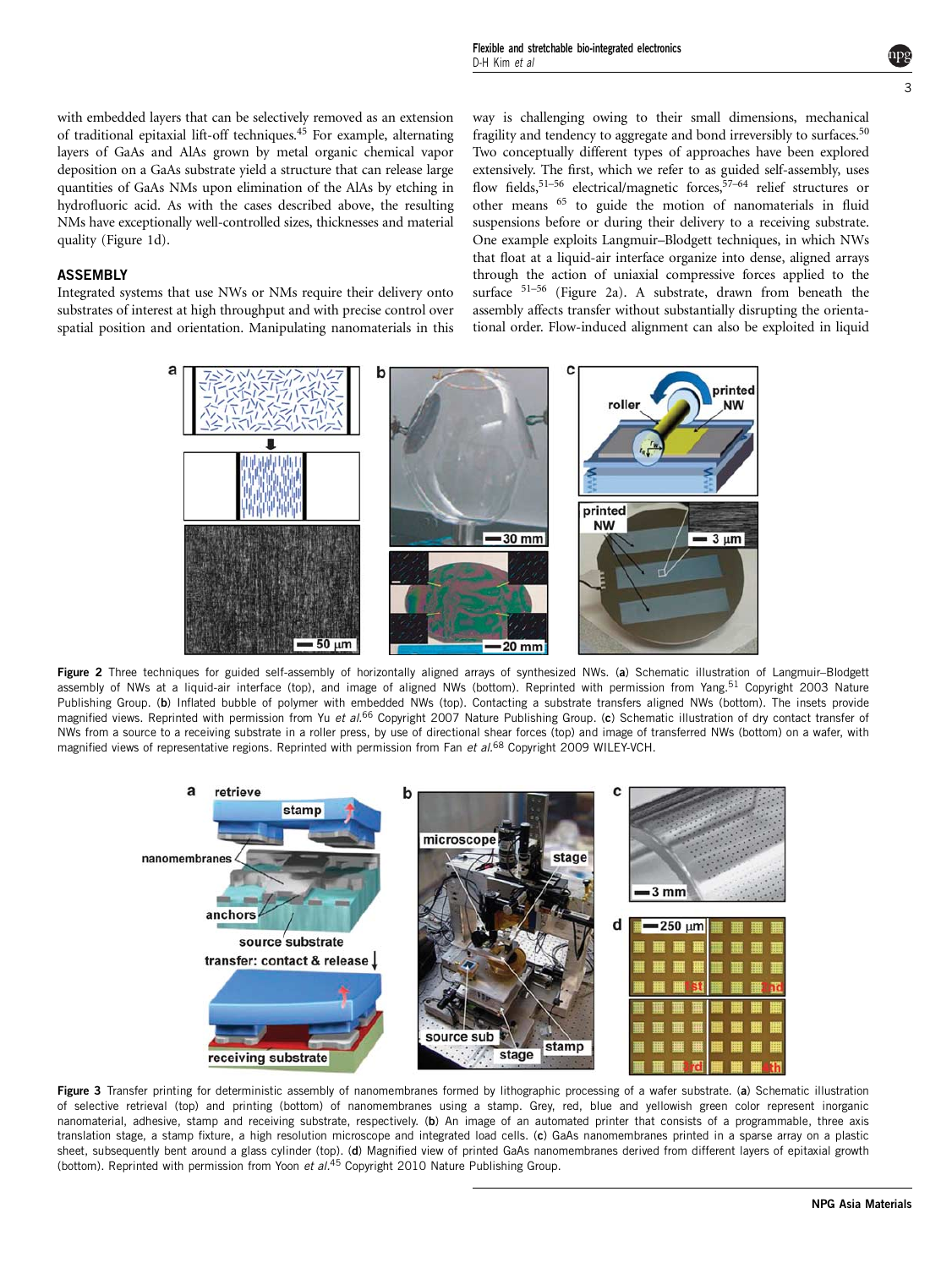[and polymer suspensions of NWs by using microfluidic channels and](#page-2-0) [inflating bubbles, respectively \(Figure 2b\).](#page-2-0)[66,67](#page-6-0) In both cases, shear stresses create a tendency for the NWs to align along the flow direction. Transfer occurs upon sedimentation or physical transfer to a receiver substrate, as shown in the case of the polymer approach in the bottom frame of [Figure 2b. Although these and other guided](#page-2-0) [assembly techniques have some promise, their current capabilities do](#page-2-0) [not allow the areal densities, uniformity in coverage or levels of](#page-2-0) [control over orientation and end-to-end registry needed to address](#page-2-0) [the sorts of applications envisioned here.](#page-2-0)

Dry assembly processes overcome some of these limitations, with the additional ability to be implemented in continuous, roll-to-roll modes over large areas [\(Figure 2c\).](#page-2-0)<sup>[68](#page-6-0)</sup> Here, the starting point is the growth of vertically aligned arrays of NWs, using techniques such as those described previously.[68](#page-6-0) Physical contact with a receiving substrate while applying a controlled shear force results in the transfer of horizontally aligned arrays. A representative example appears in the bottom frame of [Figure 2c. The inset shows a](#page-2-0) [magnified view of some NWs. The principle disadvantage of this](#page-2-0) [process is that it involves NWs whose electronic properties, dimen](#page-2-0)[sions and orientational order are poorly controlled, in a comparative](#page-2-0) [sense to nanostructures formed using wafer-based schemes.](#page-2-0)

Transfer printing techniques that use soft, elastomeric stamps in conjunction with nanomaterials formed by lithographic processes eliminate the disadvantages highlighted above to offer capabilities that meet requirements for integration into realistic devices. The key attributes are deterministic control both at the level of the nanomaterials and their assembly into desired configurations. In an example of this process, ([Figure 3a\) NMs \(or NWs\) are prepared on and](#page-2-0) [anchored to source substrates in a way that retains their lithographi](#page-2-0)[cally defined locations even after complete undercut etching.](#page-2-0) $45,69,70$ Contact of an elastomeric stamp with matching features of relief on its surface leads to van der Waals forces that can be sufficiently large to break these anchors and lift selected collections of NMs onto the surface of the stamp when it is peeled away.<sup>[45,69,70](#page-6-0)</sup> A stamp, inked in this manner, can deliver the NMs, in a single impression, to a substrate of interest. The mechanically soft nature of the stamp avoids fracture in the NMs during this process.[45,69,71–74](#page-6-0)

An important consideration is in control over the adhesion between nanomaterials and the surfaces of the stamps, in ways that allow switching from strong to weak states for retrieval and printing, respectively[.69,70,75,76](#page-6-0) Various approaches, ranging from those that exploit viscoelastic effects<sup>69,75</sup> to interface shear loading <sup>[76](#page-7-0)</sup> to pressureinduced contact modulation, $70,77$  can be effective. In many cases, separate adhesive layers on the receiving substrate can further facilitate the printing. When implemented with automated tools, ([Figure 3b\) these concepts can offer yields exceeding 99.9%, with sub](#page-2-0)[micron registration accuracy and throughputs of up to one million](#page-2-0) [NMs per hour \(depending on the layouts and the sizes of the](#page-2-0) [stamps\).](#page-2-0)[45,71](#page-6-0) Examples of arrays of GaAs NMs derived through lift-off from a source wafer according to procedures described previously, and then transfer printed onto a flexible substrate appear in [Figures](#page-2-0)  $3c$  and  $d.45$  $d.45$ 

### DEVICES

Organized collections of inorganic semiconductor nanomaterials on plastic sheets or rubber membranes can be used as active components for diverse types of high performance electronic (Figure  $4a$ )<sup>[78](#page-7-0)</sup> and optoelectronic devices (Figures 4b and  $c$ )<sup>79</sup> that have the ability to flex and stretch, even to large levels of deformation, with linear elastic responses. On comparison with related systems that rely on organic



Figure 4 Flexible and stretchable electronic and optoelectronic devices. (a) Single crystal silicon transistors and wireless communication components on a flexible substrate. Reprinted with permission from Fan et al.<sup>[68](#page-6-0)</sup> Copyright 2010 WILEY-VCH. (b) Array of microscale, InGaN LEDs on a plastic sheet. Reprinted with permission from Kim et  $al^{79}$  $al^{79}$  $al^{79}$  Copyright 2011 National Academy of Sciences. (c) High efficiency GaAs photovoltaic cells on a flexible substrate wrapped around a glass cylinder. Reprinted with permission from Yoon et al.<sup>[45](#page-6-0)</sup> Copyright 2010 Nature Publishing Group. (d) Hemispherical photodiode array for an electronic eye camera. Reprinted with permission from Ko et al.<sup>[80](#page-7-0)</sup> Copyright 2008 Nature Publishing Group. (e) Multiplexed photodetector array using CdSe and Ge/Si NWs for optoelectronic and electronic components, respectively. Reprinted with permission from Fan et al.<sup>[81](#page-7-0)</sup> Copyright 2008 National Academy of Sciences. (f) Pressure sensor array as a touch sensor, using nanowire multiplexing circuits. Reprinted with permission from Takei et al.[82](#page-7-0) Copyright 2010 Nature Publishing Group.

semiconductors, similar or better mechanical characteristics (for example, degree of bendability) can be achieved, but with far superior operational features because of the use of high performance materials, such as GaN for LEDs or high electron mobility transistors, Si for metal oxide semiconductor field effect transistors and GaAs for solar cells and photodetectors. A primary appeal is the ability to provide function that cannot be reproduced using conventional wafer-based technologies. As an example, Figure 4d shows an electronic eyeball camera, inspired by the curvilinear shape and geometry of the mammalian retina.<sup>80</sup> Here, printed Si NMs, interconnected into stretchable configurations on rubber substrates, yield multiplexed photodetector arrays. Fabrication occurs in planar layouts that are then deformed geometrically into hemispherical shapes by conformal wrapping onto a suitable, curved surface. The advantage of curvilinear layouts is that they can be selected to match, precisely, the intrinsic curvature of images that form with simple lenses. The result is reduced aberrations, expanded fields of view and improved uniformity in illumination compared

<span id="page-3-0"></span>4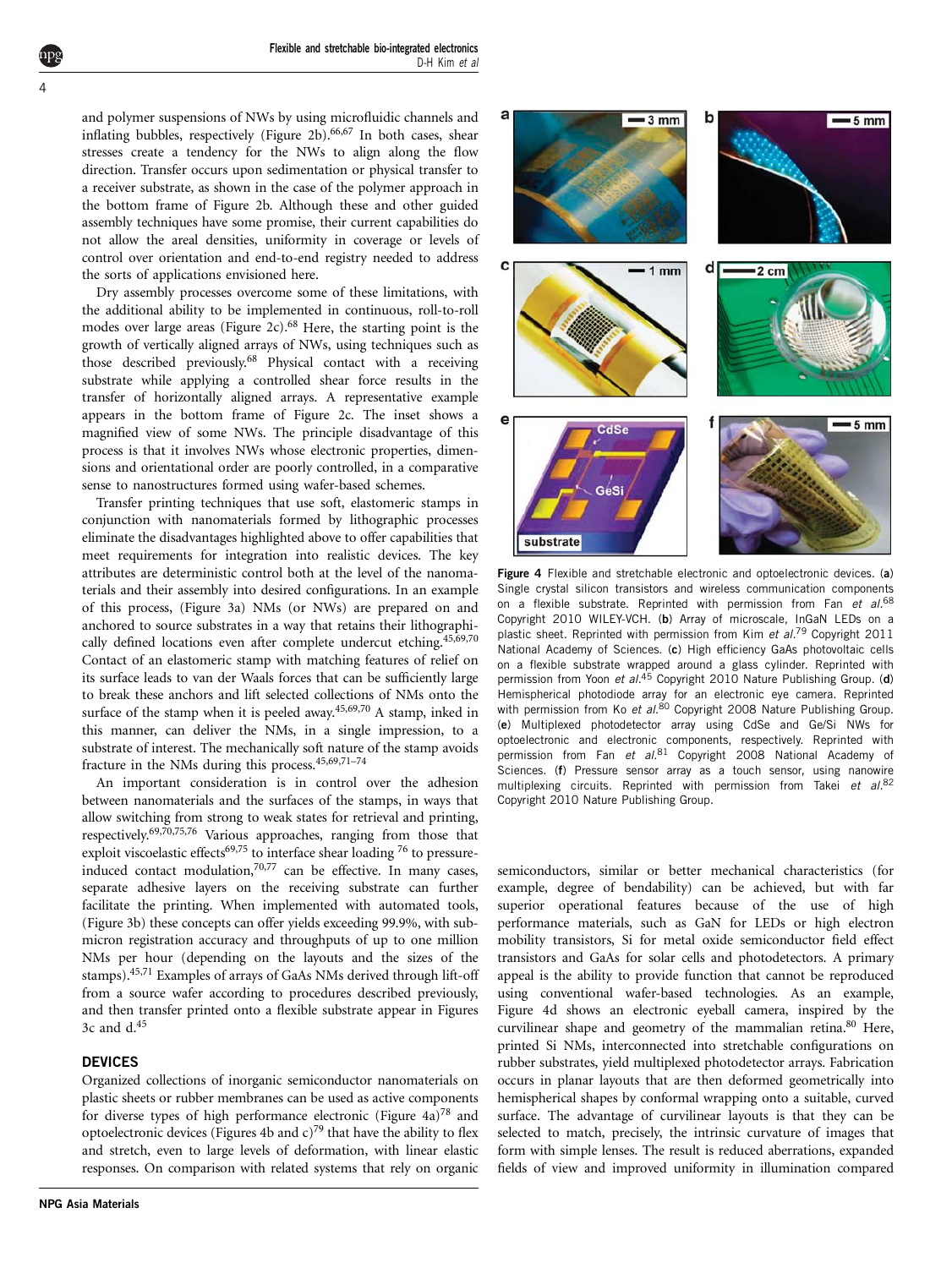with planar devices when similarly simple lenses (that is, small, lightweight, low cost) are used. Besides Si NMs, photodetectors containing vertically grown arrays of CdSe and Ge/Si NWs transferred onto a flexible substrate can serve as building blocks for imaging arrays that can be bent into conical or cylindrical forms [\(Figure 4e\).](#page-3-0)[81](#page-7-0) Related systems exploiting arrays of inorganic Si NWs for measuring pressure are also possible ([Figure 4f\).](#page-3-0)[82](#page-7-0)

The ability to mimic biology in device designs immediately suggests opportunities to integrate with biology. Advanced tools for biomedicine are possible using concepts similar to those of [Figure 4d,](#page-3-0) [but with multiple sensing and electronic modalities, and the capacity](#page-3-0) [to laminate onto soft, moist curvilinear tissues with robust adhesion,](#page-3-0) [waterproof construction and without any significant effects of mass](#page-3-0) loading or mechanical constraint (Figure 5a). One of the first devices of this type used an interconnected, dense array of 288 active electrodes  $83$  based on Si NM electronics, with each node consisting of a contact pad interface with tissue, an amplifier and a multiplexer. The result is a sensor sheet with high speed capabilities in isochronal mapping of electrical potential (that is, electrophysiology) to yield real-time visualization of the origins of depolarization waves on the surface of the heart (Figure 5b). The multiplexing scheme allows the use of only 36 wires to address 288 individual electrodes with sufficiently fast sampling speeds. A notable feature of operation is that capillary interactions at the moist tissue surface are sufficient to hold this device in place even during vigorous beating of the heart. Analogous systems can perform mapping of the brain, also with unmatched resolution. Figure 5c shows a representative device consisting of 360 active electrode channels in contact with the visual cortical surface of a live feline model.<sup>[84](#page-7-0)</sup> As with the cardiac system, high-speed multiplexing circuits based on Si NM metal oxide semiconductor field effect transistors enable mapping of excitation patterns over large surfaces with high sampling rates  $(>10 \text{ ksys per})$ electrode; Figure 5d) and with far fewer external wire connections than devices that demand direct addressing. As an important demonstration of this technology, electrical activity was mapped during local administration of seizure-inducing drugs in a live animal[.84](#page-7-0) The data reveal complex waves of depolarization, in the form of spiral clockwise and counter-clockwise disturbances during local seizure episodes. These results collectively represent the first observation of such phenomena in living heart and brain tissues. At the cellular and subcellular levels, nanowire assemblies and transistors hold additional promise for recording electrical potentials from inside of individual cells or for detecting and characterizing DNA[.85–87](#page-7-0)

Clinical utility in many applications, such as mapping of cardiac electrophysiology, is highest for devices that can be deployed in slender, mechanically flexible and minimally invasive formats. Balloon catheters represent an attractive platform for delivering into the body stretchable versions of electronics that have functionality similar to the flexible devices of Figure 5.[88](#page-7-0) [Figure 6a shows an example, in](#page-5-0) [deflated \(top\) and inflated \(bottom\) states, of a device that contains a](#page-5-0) [collection of electrodes, temperature sensors and microscale LEDs.](#page-5-0) [Here, components for both sensing and affecting therapies mount on](#page-5-0) [the balloon surface, in an open mesh configuration with filamentary](#page-5-0) [serpentine interconnects, to allow large-scale stretching associated](#page-5-0) [with inflation, where strains can exceed 200% in the latitudinal and](#page-5-0) [longitudinal directions. A representative electrocardiogram recording](#page-5-0) [from the right ventricle of a swine model appears in Figure 6b,](#page-5-0) [collected during full inflation of the balloon. In addition to electrodes](#page-5-0) [for electrophysiology sensing and radio frequency ablation, tempera](#page-5-0)[ture sensors and LEDs, the same system incorporates sensors for flow](#page-5-0)



Figure 5 Flexible electronics in biomedical devices. (a) Flexible, actively multiplexed and amplified electrode array conformally wrapped on and adhered to the epicardial surface of a porcine animal model. The inset shows a magnified view of a single unit cell in the array. (b) Maps of electrocardiogram propagation waves, at various time intervals. Reprinted with permission from Viventi et al.[83](#page-7-0) Copyright 2010 American Association for the Advancement of Science. (c) High density system for mapping surface potentials on the brain, illustrated here on the visual cortex of a feline model. (d) Comparison of mapping results from a conventional single channel electrode (top) and from a high density neural sensor array (bottom), obtained during an induced seizure. High resolution maps show clockwise and counter-clockwise spiral patterns unseen with conventional electrodes. Reprinted with permission from Viventi et al.[84](#page-7-0) Copyright 2011 Nature Publishing Group.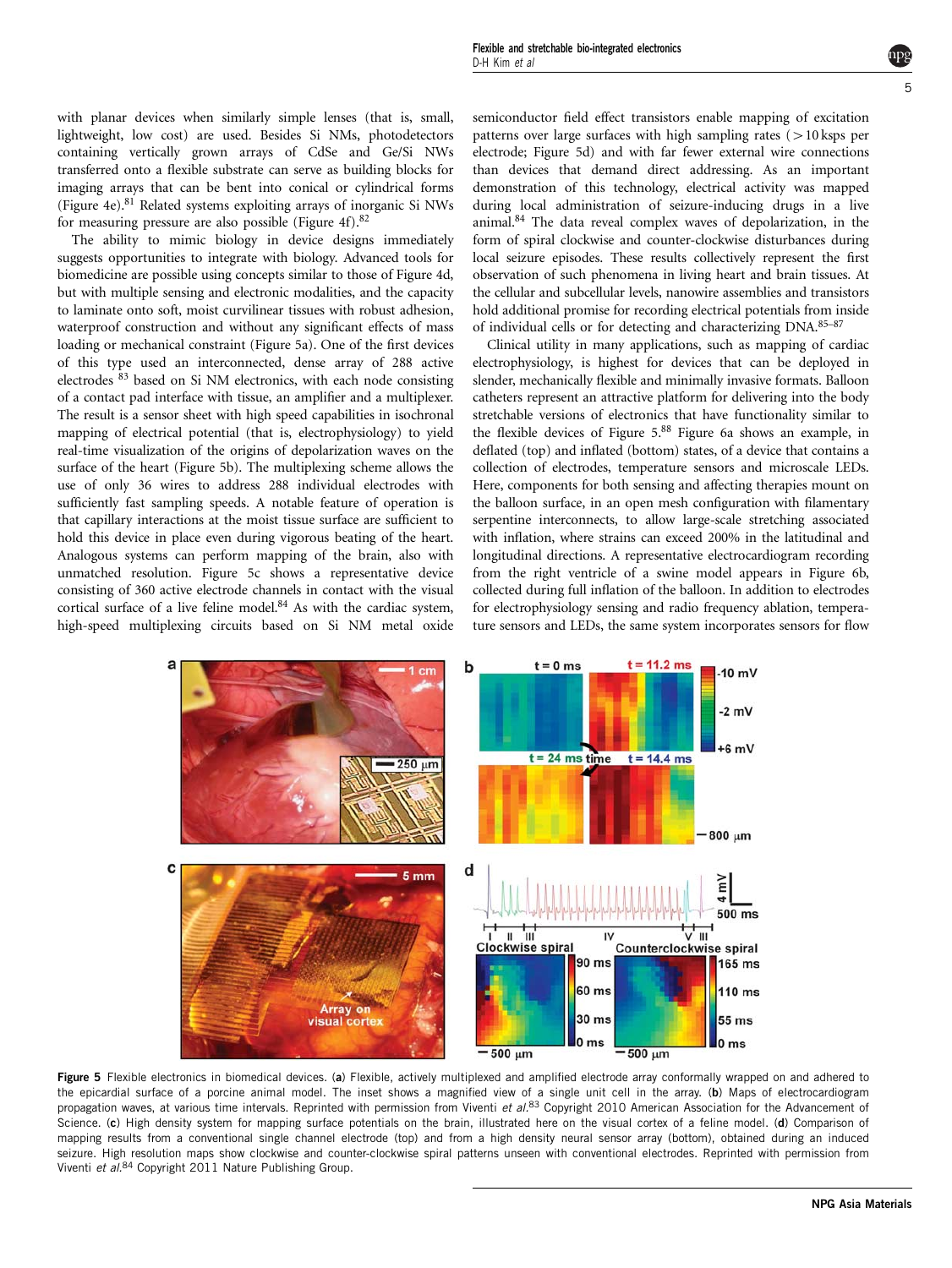<span id="page-5-0"></span>

Figure 6 Stretchable electronics in biomedical devices. (a) Multifunctional sensor array on an inflatable balloon catheter for minimally invasive cardiac electrophysiology, shown in its deflated (top) and inflated (bottom) state. (b) Electrocardiogram mapping result from the right ventricle of a rabbit model. Reprinted with permission from Kim et al.[88](#page-7-0) Copyright 2011 Nature Publishing Group. (c) Multifunctional epidermal electronic system for physiological and electrophysiological monitoring. (d) Electroencephalogram monitoring of a  $\sim 10$ -Hz alpha rhythm with the patient's eyes closed and open (top left) and its spectrogram (bottom). Top right frame shows electroencephalogram recording of Stroop test, in which a cognition delay can be observed for incongruent cases. Reprinted with permission from Kim et al.[89](#page-7-0) Copyright 2011 American Association for the Advancement of Science.

and contact pressure. The multimodal operation of this instrumented balloon catheter can enhance the efficacy as well as decrease the time and cost associated with cardiac ablation procedures currently used to treat various forms of arrhythmias.

Extended versions of the design principles used in the systems of Figure 6a can enable classes of devices with physical properties (that is, modulus, thickness and mass density) that match those of the epidermis, for skin-mounted applications in both healthcare and nonhealthcare modes of use.<sup>89</sup> The ability of such epidermal electronic devices to achieve intimate contact by simple lamination onto the skin yields a means for integration that is mechanically invisible to the user. This coupling also provides an effective electrical interface, both for measurement of electrical, chemical, mechanical activity and for stimulation through the skin. Figure 6c shows a demonstration platform for a broad collection of passive and active elements, from sensors of temperature, strain and electrical activity to Si NM metal oxide semiconductor field effect transistors and diodes, to inductors, capacitors and radio frequency antennas. Figure 6d presents an example of electroencephalogram monitoring with this type of device during the closing and opening of the eyes with corresponding spectrogram data (bottom). The results suggest potential use in cognitive state monitors and brain-computer interfaces.

As highlighted in this review, advanced concepts in semiconductor nanomaterials, assembly methods and mechanics designs now establish realistic foundations for technologies with important capabilities that are different than and complementary to those of traditional, wafer-based systems. Some of the most promising areas are in

NPG Asia Materials

bio-inspired device design and bio-integrated systems. For the latter, opportunities for creative engineering exist in integrated power supply and wireless communications. Key scientific issues relate to the range of possible interactions between these components and the surrounding biology. The range of interesting topics in basic and applied research create a fertile area for future work, where successful outcomes can provide broad, societal benefits.

#### ACKNOWLEDGEMENTS

This study is supported by the National Science Foundation under Grant DMI-0328162 and the US Department of Energy, Division of Materials Sciences under Award No. DE-FG02-07ER46471 through the Materials Research Laboratory and Center for Microanalysis of Materials (DE-FG02- 07ER46453) at the University of Illinois at Urbana-Champaign. JAR acknowledges a National Security Science and Engineering Faculty Fellowship. This work was also supported by the Global Frontier Research Center for Advanced Soft Electronics.

<sup>1</sup> Stucky, G. & Macdougall, J. Quantum confinement and host guest chemistry - probing a new dimension. Science 247, 669–678 (1990).

<sup>2</sup> Goldstein, A., Echer, C. & Alivisatos, A. Melting in semiconductor nanocrystals. Science 256, 1425-1427 (1992). 3 Kratschmer, W., Lamb, L., Fostiropoulos, K. & Huffman, D. Solid C-60 - a new form of

carbon. Nature 347, 354-358 (1990).

<sup>4</sup> Roduner, E. Size matters: why nanomaterials are different. Chem. Soc. Rev. 35, 583-592 (2006).

<sup>5</sup> Yin, Y. & Alivisatos, A. Colloidal nanocrystal synthesis and the organic-inorganic interface. Nature 437. 664-670 (2005).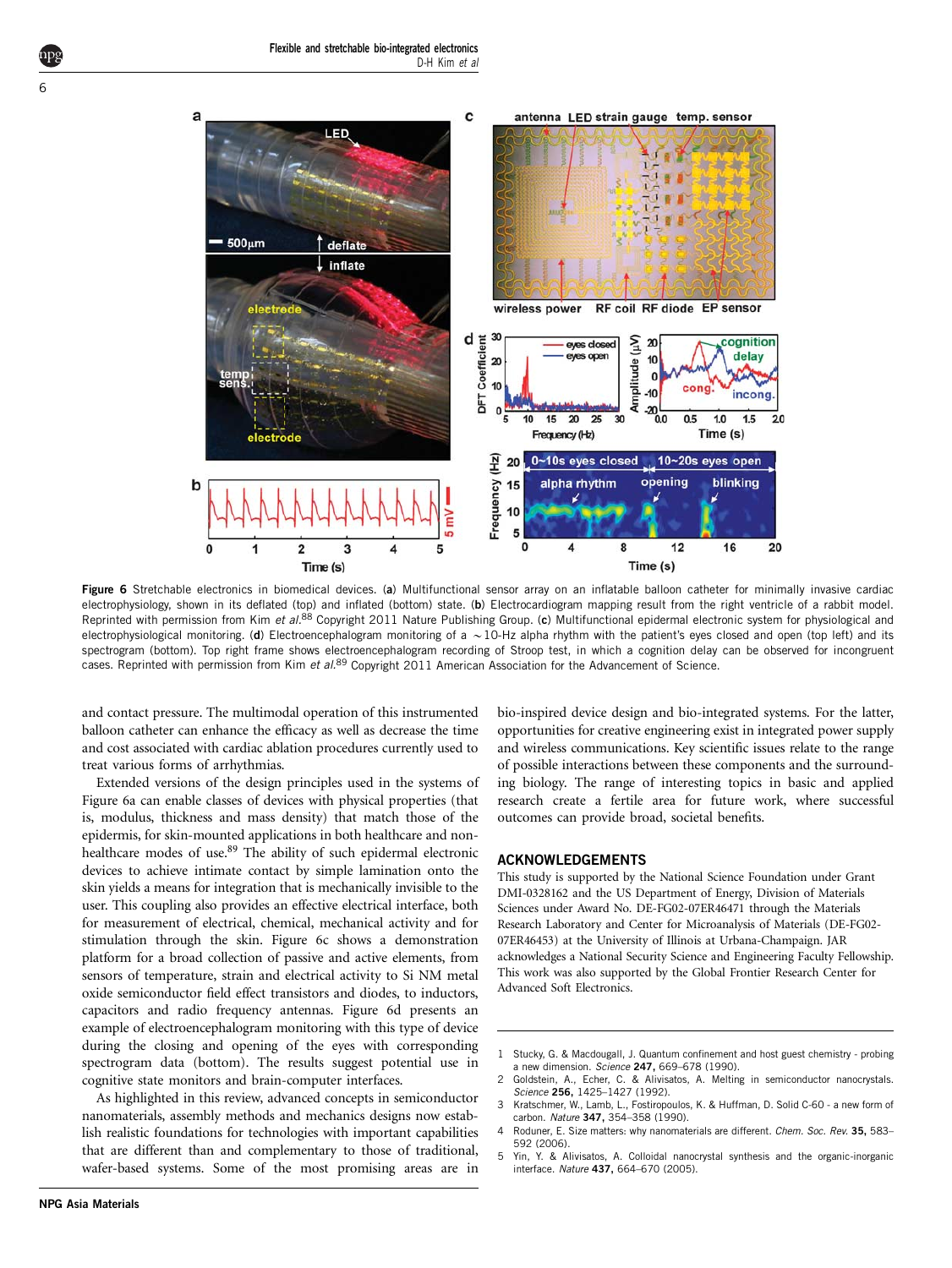- <span id="page-6-0"></span>6 Lieber, C. M. Semiconductor nanowires: a platform for nanoscience and nanotechnology. MRS Bull. 36, 1052-1063 (2011).
- Ithurria, S., Tessier, M. D., Mahler, B., Lobo, R. P. S. M., Dubertret, B. & Efros, A. L. Colloidal nanoplatelets with two-dimensional electronic structure. Nat. Mater. 10, 936–941 (2011).
- Whitesides, G., Mathias, J. & Seto, C. Molecular self-assembly and nanochemistry a chemical strategy for the synthesis of nanostructures. Science 254, 1312–1319 (1991).
- 9 Velev, O. Self-assembly of unusual nanoparticle crystals. Science 312, 376–377 (2006).
- 10 Liu, K., Zhao, N. & Kumacheva, E. Self-assembly of inorganic nanorods. Chem. Soc. Rev. 40, 656–671 (2011).
- 11 Baca, A. J., Ahn, J., Sun, Y., Meitl, M. A., Menard, E., Kim, H., Choi, W. M., Kim, D., Huang, Y. & Rogers, J. A. Semiconductor wires and ribbons for high-performance flexible electronics. Angew. Chem. Int. Edit. 47, 5524-5542 (2008).
- 12 Sun, Y. & Rogers, J. A. Inorganic semiconductors for flexible electronics. Adv. Mater. 19, 1897–1916 (2007).
- 13 Rogers, J. A., Lagally, M. G. & Nuzzo, R. G. Synthesis, assembly and applications of semiconductor nanomembranes. Nature 477, 45-53 (2011).
- 14 Lu, W. & Lieber, C. M. Nanoelectronics from the bottom up. Nat. Mater. 6, 841–850 (2007).
- 15 Kim, D., Xiao, J., Song, J., Huang, Y. & Rogers, J. A. Stretchable, curvilinear electronics based on inorganic materials. Adv. Mater. 22, 2108-2124 (2010).
- 16 Rogers, J. A., Someya, T. & Huang, Y. Materials and mechanics for stretchable electronics. Science 327, 1603–1607 (2010).
- 17 Park, S., Ahn, J., Feng, X., Wang, S., Huang, Y. & Rogers, J. A. Theoretical and experimental studies of bending of inorganic electronic materials on plastic substrates. Adv. Funct. Mater. 18, 2673–2684 (2008).
- 18 Reuss, R., Chalamala, B., Moussessian, A., Kane, M., Kumar, A., Zhang, D., Rogers, J., Hatalis, M., Temple, D., Moddel, G., Eliasson, B., Estes, M., Kunze, J., Handy, E., Harmon, E., Salzman, D., Woodall, J., Alam, M., Murthy, J., Jacobsen, S., Olivier, M., Markus, D., Campbell, P. & Snow, E. Macroelectronics: perspectives on technology and applications. Proc. IEEE 93, 1239-1256 (2005).
- 19 Reuss, R., Hopper, D. & Park, J. Macroelectronics. MRS Bull. 31, 447–450 (2006).
- 20 Timko, B. P., Cohen-Karni, T., Qing, Q., Tian, B. & Lieber, C. M. Design and implementation of functional nanoelectronic interfaces with biomolecules, cells, and tissue using nanowire device arrays. IEEE T. Nanotechnol. 9, 269-280 (2010).
- 21 Kim, D., Lu, N., Huang, Y. & Rogers, J. A. Materials for stretchable electronics in bioinspired and biointegrated devices. MRS Bull. doi:[10.1557/mrs.2012.36](http://dx.doi.org/10.1557/mrs.2012.36) in press.
- 22 Li, Y., Qian, F., Xiang, J. & Lieber, C. M. Nanowire electronic and optoelectronic devices. Mater. Today 9, 18–27 (2006).
- 23 Lieber, C. M. & Wang, Z. L. Functional nanowires. MRS Bull. 32, 99-108 (2007). 24 Patolsky, F., Timko, B. P., Zheng, G. & Lieber, C. M. Nanowire-based nanoelectronic
- devices in the life sciences. MRS Bull. 32, 142-149 (2007). 25 Xiao, J., Ryu, S. Y., Huang, Y., Hwang, K., Paik, U. & Rogers, J. A. Mechanics of
- nanowire/nanotube in-surface buckling on elastomeric substrates. Nanotechnology 21, 085708 (2010). 26 Wagner, R. & Ellis, W. Vapor-liquid-solid mechanism of single crystal growth. Appl.
- Phys. Lett. 4, 89-90 (1964).
- 27 Fan, H., Werner, P. & Zacharias, M. Semiconductor nanowires: from self-organization to patterned growth. Small 2, 700-717 (2006).
- 28 Schmidt, V., Wittemann, J. V. & Goesele, U. Growth, thermodynamics, and electrical properties of silicon nanowires. Chem. Rev. 110, 361-388 (2010).
- 29 Goldberger, J., Hochbaum, A. I., Fan, R. & Yang, P. Silicon vertically integrated nanowire field effect transistors. Nano Lett. 6, 973–977 (2006).
- 30 Fortuna, S. A., Wen, J., Chun, I. S. & Li, X. Planar GaAs nanowires on GaAs (100) substrates: self-aligned, nearly twin-defect free, and transfer-printable. Nano Lett. 8, 4421–4427 (2008).
- 31 Yan, R., Gargas, D. & Yang, P. Nanowire photonics. Nat. Photonics 3, 569–576 (2009).
- 32 Hochbaum, A. I. & Yang, P. Semiconductor nanowires for energy conversion. Chem. Rev. 110, 527–546 (2010).
- 33 Garnett, E. C., Brongersma, M. L., Cui, Y. & McGehee, M. D. Nanowire solar cells. Ann. Rev. Mater. Res. 41, 269–295 (2011).
- 34 Fan, Z., Ho, J. C., Takahashi, T., Yerushalmi, R., Takei, K., Ford, A. C., Chueh, Y. & Javey, A. Toward the development of printable nanowire electronics and sensors. Adv. Mater. 21, 3730–3743 (2009).
- 35 Kang, S. J., Kocabas, C., Ozel, T., Shim, M., Pimparkar, N., Alam, M. A., Rotkin, S. V. & Rogers, J. A. High-performance electronics using dense, perfectly aligned arrays of single-walled carbon nanotubes.. Nat. Nanotechnol. 2, 230-236 (2007).
- 36 Tsivion, D., Schvartzman, M., Popovitz-Biro, R., von Huth, P. & Joselevich, E. Guided growth of millimeter-long horizontal nanowires with controlled orientations. Science 333, 1003–1007 (2011).
- 37 Tian, B., Xie, P., Kempa, T. J., Bell, D. C. & Lieber, C. M. Single-crystalline kinked emiconductor nanowire superstructures. Nat. Nanotechnol. 4, 824–829 (2009).
- 38 Hayden, O., Agarwal, R. & Lu, W. Semiconductor nanowire devices. Nano Today 3, 12-22 (2008).
- 39 Zhang, W. & Yang, S. In situ fabrication of inorganic nanowire arrays grown from and aligned on metal substrates. Acc. Chem. Res. 42, 1617–1627 (2009).
- 40 Mack, S., Meitl, M., Baca, A., Zhu, Z. & Rogers, J. Mechanically flexible thin-film transistors that use ultrathin ribbons of silicon derived from bulk wafers. Appl. Phys. Lett. 88, 213101 (2006).
- 41 Baca, A. J., Meitl, M. A., Ko, H. C., Mack, S., Kim, H., Dong, J., Ferreira, P. M. & Rogers, J. A. Printable single-crystal silicon micro/nanoscale ribbons, platelets and bars generated from bulk wafers. Adv. Funct. Mater. 17, 3051–3062 (2007).
- 42 Ko, H. C., Baca, A. J. & Rogers, J. A. Bulk quantities of single-crystal silicon micro-/ nanoribbons generated from bulk wafers. Nano Lett. 6, 2318–2324 (2006).
- 43 Sun, Y., Khang, D., Hua, F., Hurley, K., Nuzzo, R. & Rogers, J. Photolithographic route to the fabrication of micro/nanowires of III-V semiconductors. Adv. Funct. Mater. 15, 30–40 (2005).
- 44 Garnett, E. & Yang, P. Light trapping in silicon nanowire solar cells. Nano Lett. 10, 1082–1087 (2010).
- 45 Yoon, J., Jo, S., Chun, I. S., Jung, I., Kim, H., Meitl, M., Menard, E., Li, X., Coleman, J. J., Paik, U. & Rogers, J. A. GaAs photovoltaics and optoelectronics using releasable multilayer epitaxial assemblies. Nature 465, 329–333 (2010).
- 46 Li, X. Strain induced semiconductor nanotubes: from formation process to device applications. J. Phys. D Appl. Phys. 41, 193001 (2008).
- 47 Ahn, J., Kim, H., Lee, K. J., Zhu, Z., Menard, E., Nuzzo, R. G. & Rogers, J. A. Highspeed mechanically flexible single-crystal silicon thin-film transistors on plastic substrates. IEEE Electron. Device Lett. 27, 460-462 (2006).
- 48 Service, R. Materials science inorganic electronics begin to flex their muscle. Science 312, 1593–1594 (2006).
- 49 Cho, A. Nanotechnology pretty as you please, curling films turn themselves into nanodevices. Science 313, 164–165 (2006).
- 50 Service, R. Assembling nanocircuits from the bottom up. Science 293, 782–785  $(2001)$
- 51 Yang, P. Wires on water. Nature 425, 243–244 (2003).
- 52 Whang, D., Jin, S., Wu, Y. & Lieber, C. Large-scale hierarchical organization of nanowire arrays for integrated nanosystems. Nano Lett. 3, 1255-1259 (2003).
- 53 Tao, A., Kim, F., Hess, C., Goldberger, J., He, R., Sun, Y., Xia, Y. & Yang, P. Langmuirblodgett silver nanowire monolayers for molecular sensing using surface-enhanced raman spectroscopy. Nano Lett. 3, 1229–1233 (2003).
- 54 Wang, D., Chang, Y., Liu, Z. & Dai, H. Oxidation resistant germanium nanowires: bulk synthesis, long chain alkanethiol functionalization, and langmuir-blodgett assembly. J. Am. Chem. Soc. 127, 11871-11875 (2005).
- 55 Acharya, S., Panda, A., Belman, N., Efrima, S. & Golan, Y. A semiconductor-nanowire assembly of ultrahigh junction density by the langmuir-blodgett technique. Adv. Mater. 18, 210–213 (2006).
- 56 Park, J., Shin, G. & Ha, J. S. Controlling orientation of  $V_2O_5$  nanowires within micropatterns via microcontact printing combined with the gluing langmuir-blodgett technique. Nanotechnology 19, 395303 (2008).
- 57 Tanase, M., Silevitch, D., Hultgren, A., Bauer, L., Searson, P., Meyer, G. & Reich, D. Magnetic trapping and self-assembly of multicomponent nanowires. *J. Appl. Phys.* **91**, 8549–8551 (2002).
- 58 Smith, P., Nordquist, C., Jackson, T., Mayer, T., Martin, B., Mbindyo, J. & Mallouk, T. Electric-field assisted assembly and alignment of metallic nanowires. Appl. Phys. Lett. 77, 1399–1401 (2000).
- 59 Boote, J. & Evans, S. Dielectrophoretic manipulation and electrical characterization of gold nanowires. Nanotechnology 16, 1500-1505 (2005).
- 60 Hamers, R., Beck, J., Eriksson, M., Li, B., Marcus, M., Shang, L., Simmons, J. & Streifer, J. Electrically directed assembly and detection of nanowire bridges in aqueous media. Nanotechnology 17, S280–S286 (2006).
- 61 Vijayaraghavan, A., Blatt, S., Weissenberger, D., Oron-Carl, M., Hennrich, F., Gerthsen, D., Hahn, H. & Krupke, R. Ultra-large-scale directed assembly of single-walled carbon nanotube devices. Nano Lett. 7, 1556–1560 (2007).
- 62 Fan, D. L., Cammarata, R. C. & Chien, C. L. Precision transport and assembling of nanowires in suspension by electric fields. Appl. Phys. Lett. 92, 093115 (2008).
- 63 Raychaudhuri, S., Dayeh, S. A., Wang, D. & Yu, E. T. Precise semiconductor nanowire placement through dielectrophoresis. Nano Lett. 9, 2260-2266 (2009).
- 64 Freer, E. M., Grachev, O., Duan, X., Martin, S. & Stumbo, D. P. High-yield self-limiting single-nanowire assembly with dielectrophoresis. Nat. Nanotechnol. 5, 525-530 (2010).
- 65 Xia, Y., Yang, P., Sun, Y., Wu, Y., Mayers, B., Gates, B., Yin, Y., Kim, F. & Yan, Y. Onedimensional nanostructures: synthesis, characterization, and applications. Adv. Mater. 15, 353–389 (2003).
- 66 Yu, G., Cao, A. & Lieber, C. M. Large-area blown bubble films of aligned nanowires and carbon nanotubes.. Nat. Nanotechnol. 2, 372-377 (2007).
- 67 Yu, G., Li, X., Lieber, C. M. & Cao, A. Nanomaterial-incorporated blown bubble films for large-area, aligned nanostructures. J. Mater. Chem. 18, 728-734 (2008).
- 68 Fan, Z., Ho, J. C., Takahashi, T., Yerushalmi, R., Takei, K., Ford, A. C., Chueh, Y.-L. & Javey, A. Toward the development of printable nanowire electronics and sensors. Adv. Mater. 21, 3730–3743 (2009).
- 69 Meitl, M., Zhu, Z., Kumar, V., Lee, K., Feng, X., Huang, Y., Adesida, I., Nuzzo, R. & Rogers, J. Transfer printing by kinetic control of adhesion to an elastomeric stamp. Nat. Mater. 5, 33–38 (2006).
- 70 Kim, S., Wu, J., Carlson, A., Jin, S. H., Kovalsky, A., Glass, P., Liu, Z., Ahmed, N., Elgan, S. L., Chen, W., Ferreira, P. M., Sitti, M., Huang, Y. & Rogers, J. A. Microstructured elastomeric surfaces with reversible adhesion and examples of their use in deterministic assembly by transfer printing. Proc. Natl. Acad. Sci. USA 107, 17095–17100 (2010).
- 71 Chanda, D., Shigeta, K., Gupta, S., Cain, T., Carlson, A., Mihi, A., Baca, A. J., Bogart, G. R., Braun, P. & Rogers, J. A. Large-area flexible 3D optical negative index metamaterial formed by nanotransfer printing. Nat. Nanotechnol. 6, 402-407 (2011).
- 72 Lee, K., Motala, M., Meitl, M., Childs, W., Menard, E., Shim, A., Rogers, J. & Nuzzo, R. Large-area, selective transfer of microstructured silicon: a printing-based approach to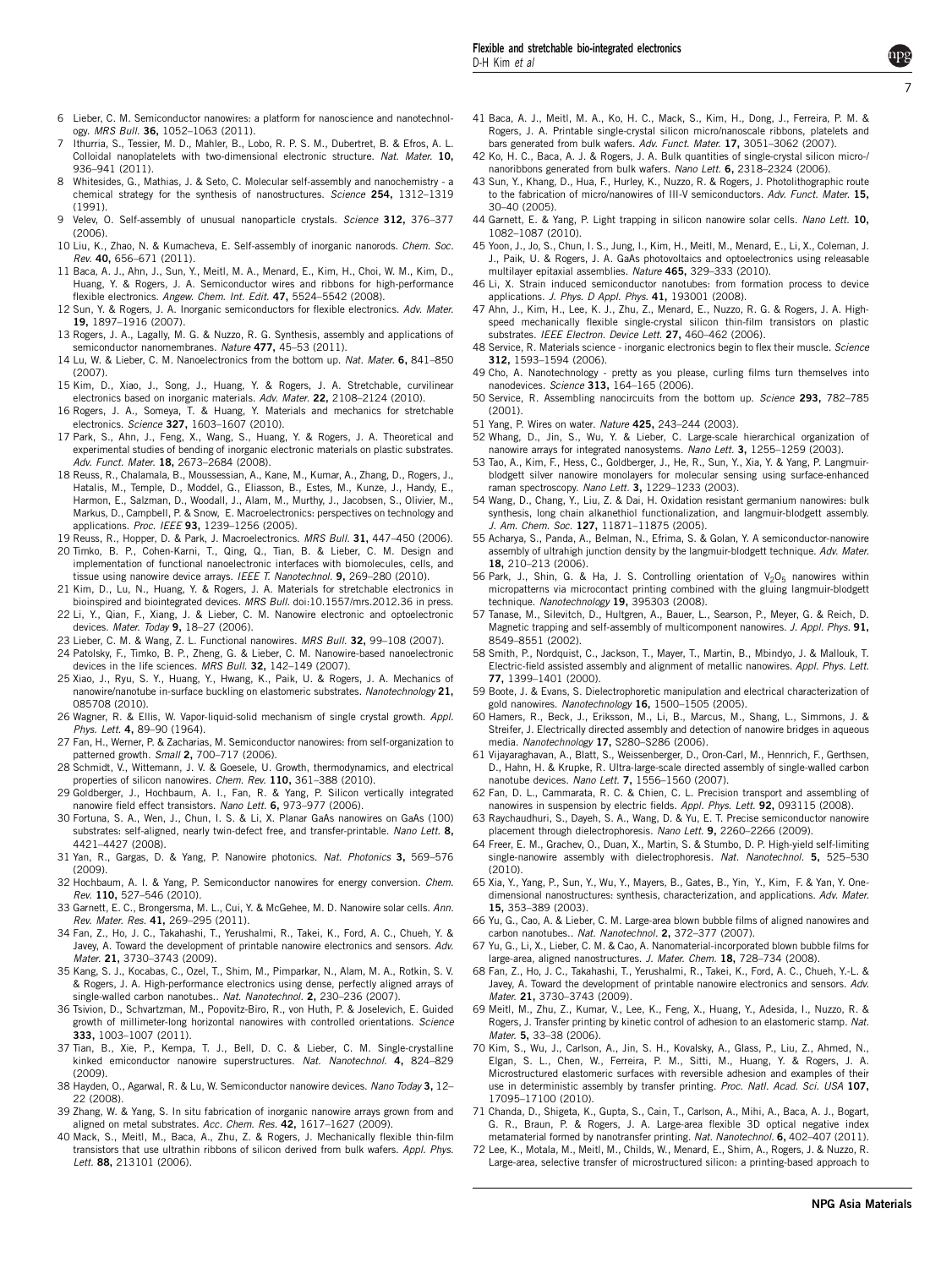high-performance thin-film transistors supported on flexible substrates. Adv. Mater. 17, 2332–2336 (2005).

- 73 Menard, E., Lee, K., Khang, D., Nuzzo, R. & Rogers, J. A printable form of silicon for high performance thin film transistors on plastic substrates. Appl. Phys. Lett. 84, 5398–5400 (2004).
- 74 Menard, E., Nuzzo, R. & Rogers, J. Bendable single crystal silicon thin film transistors formed by printing on plastic substrates. Appl. Phys. Lett. 86, 093507 (2005).
- 75 Feng, X., Meitl, M. A., Bowen, A. M., Huang, Y., Nuzzo, R. G. & Rogers, J. A. Competing fracture in kinetically controlled transfer printing. Langmuir 23, 12555– 12560 (2007).
- 76 Carlson, A., Kim-Lee, H., Wu, J., Elvikis, P., Cheng, H., Kovalsky, A., Elgan, S., Yu, Q., Ferreira, P. M., Huang, Y., Turner, K. T. & Rogers, J. A. Shear-enhanced adhesiveless transfer printing for use in deterministic materials assembly. Appl. Phys. Lett. 98. 264104 (2011).
- 77 Wu, J., Kim, S., Carlson, A., Lu, C. F., Hwang, K.-C., Huang, Y. & Rogers, J. A. Contact radius of stamps in reversible adhesion. Theor. Appl. Mec. Lett. 1, 011001 (2011).
- 78 Sun, L., Qin, G., Seo, J., Celler, G. K., Zhou, W. & Ma, Z. 12-GHz thin-film transistors on transferrable silicon nanomembranes for high-performance flexible electronics. Small **6.** 2553-2557 (2010).
- 79 Kim, H., Brueckner, E., Song, J., Li, Y., Kim, S., Lu, C., Sulkin, J., Choquette, K., Huang, Y., Nuzzo, R. G. & Rogers, J. A. Unusual strategies for using indium gallium nitride grown on silicon (111) for solid-state lighting. Proc. Natl. Acad. Sci. USA 108, 10072–10077 (2011).
- 80 Ko, H. C., Stoykovich, M. P., Song, J., Malyarchuk, V., Choi, W. M., Yu, C., Geddes,Joseph, III B., Xiao, J., Wang, S., Huang, Y. & Rogers, J. A. A hemispherical electronic eye camera based on compressible silicon optoelectronics. Nature 454, 748–753 (2008).
- 81 Fan, Z., Ho, J. C., Jacobson, Z. A., Razavi, H. & Javey, A. Large-scale, heterogeneous integration of nanowire arrays for image sensor circuitry. Proc. Natl. Acad. Sci. USA 105, 11066–11070 (2008).
- 82 Takei, K., Takahashi, T., Ho, J. C., Ko, H., Gillies, A. G., Leu, P. W., Fearing, R. S. & Javey, A. Nanowire active-matrix circuitry for low-voltage macroscale artificial skin. Nat. Mater. 9, 821–826 (2010).
- 83 Viventi, J., Kim, D., Moss, J. D., Kim, Y., Blanco, J. A., Annetta, N., Hicks, A., Xiao, J., Huang, Y., Callans, D. J., Rogers, J. A. & Litt, B. A conformal, bio-interfaced class of silicon electronics for mapping cardiac electrophysiology. Sci. Transl. Med. 2, 24ra22 (2010).
- 84 Viventi, J., Kim, D., Vigeland, L., Frechette, E. S., Blanco, J. A., Kim, Y., Avrin, A. E., Tiruvadi, V. R., Hwang, S., Vanleer, A. C., Wulsin, D. F., Davis, K., Gelber, C. E., Palmer, L., Van der Spiegel, J., Wu, J., Xiao, J., Huang, Y., Contreras, D., Rogers, J. A. & Litt, B. Flexible, foldable, actively multiplexed, high-density electrode array for mapping brain activity in vivo. Nat. Neurosci. 14, 1599-1605 (2011).
- 85 Tian, B., Cohen-Karni, T., Qing, Q., Duan, X., Xie, P. & Lieber, C. M. Three-dimensional, flexible nanoscale field-effect transistors as localized bioprobes. Science 329, 830– 834 (2010).
- 86 Duan, X., Gao, R., Xie, P., Cohen-Karni, T., Qing, Q., Choe, H., Tian, B., Jiang, X. & Lieber, C. Intracellular recordings of action potentials by an extracellular nanoscale field-effect transistor. Nat. Nanotechnol. 7, 174–179 (2012).
- 87 Xie, P., Xiong, Q., Fang, Y., Qing, Q. & Lieber, C. M. Local electrical potential detection of DNA by nanowire-nanopore sensors. Nat. Nanotechnol. 7, 119–125 (2012).
- 88 Kim, D., Lu, N., Ghaffari, R., Kim, Y., Lee, S. P., Xu, L., Wu, J., Kim, R., Song, J., Liu, Z., Viventi, J., de Graff, B., Elolampi, B., Mansour, M., Slepian, M., J., Hwang, S., Moss, J. D., Won, S., Huang, Y., Litt, B. & Rogers, J. A. Materials for multifunctional balloon catheters with capabilities in cardiac electrophysiological mapping and ablation therapy. Nat. Mater. 10, 316–323 (2011).
- 89 Kim, D., Lu, N., Ma, R., Kim, Y., Kim, R., Wang, S., Tao, H., Islam, A., Yu, K. J., Kim, T., Chowdhury, R., Ying, M., Xu, L., Li, M., Chung, H., Keum, H., McCormick, M., Liu, P., Zhang, Y., Omenetto, F. G., Huang, Y., Coleman, T. & Rogers, J. A. Epidermal electronics. Science 333, 838-843 (2011).

This work is licensed under the Creative Commons  $\epsilon$ **ME RIGHTS RESERVED** Attribution-NonCommercial-No Derivative Works 3.0

Unported License. To view a copy of this license, visit http:// creativecommons.org/licenses/by-nc-nd/3.0/



Professor John A Rogers obtained his BA and BS degrees in chemistry and physics from the University of Texas, Austin, in 1989. From MIT, he received SM degrees in physics and chemistry in 1992, and the PhD degree in physical chemistry in 1995. From 1995 to 1997, Rogers was a Junior Fellow in the Harvard University Society of Fellows. He joined Bell Laboratories as a Member of Technical Staff in the Condensed Matter Physics Research Department in 1997 and served as Director of this department from the end of 2000 to the end of 2002. He is currently the Lee J Flory-Founder Chair in Engineering at University of Illinois at Urbana/Champaign with a primary appointment in the Department of Materials Science and Engineering. Rogers' research includes fundamental and applied aspects of materials and patterning techniques for unusual electronic and photonic devices, with an emphasis on bio-integrated and bio-inspired systems. He has published over 300 papers and is inventor on more than 80 patents, roughly 50 of which are licensed or in active use. Rogers is a member of the National Academy of Engineering and a Fellow of the IEEE, the APS, the MRS and the AAAS. His research has been recognized with many awards, including a MacArthur Fellowship in 2009 and the Lemelson-MIT Prize in 2011.



Dr Dae-Hyeong Kim obtained his BS and MS degree in Chemical Engineering from Seoul National University, Korea, in 2000 and 2002, respectively. He received PhD degree in Materials Science and Engineering from the University of Illinois at Urbana Champaign, in 2009. From 2009 to 2011, he was a post-doctoral research associate at University of Illinois. He is currently an assistant professor in the School of Chemical and Biological Engineering of Seoul National University. He has published more than 32 papers, 22 patents and 1 book chapter. He has been recognized with several awards including George Smith Award (2009) from the IEEE Electron Device Society, MRS Graduate Student Award (Gold Medal, 2009), Green Photonics Award from SPIE (2011) and the TR 35 award from MIT's Technology Review magazine (2011).



Dr Nanshu Lu received her bachelor's degree in Solid Mechanics from the Department of Engineering Mechanics at Tsinghua University, Beijing in 2005. She obtained her PhD in Solid Mechanics from Harvard University working with Professors Zhigang Suo and Joost Vlassak in 2009. She then received a Beckman Post-doctoral Fellowship and started working on bio-integrated electronics in Professor John Rogers' lab at the University of Illinois at Urbana-Champaign. She joined the Department of Aerospace Engineering and Engineering Mechanics at the University of Texas at Austin as an Assistant Professor in August 2011. Her current research focuses on the mechanics of flexible electronics from material properties to configurational design, and from microfabrication to biointegration, aided by analytical and numerical mechanics modeling.

<span id="page-7-0"></span>8